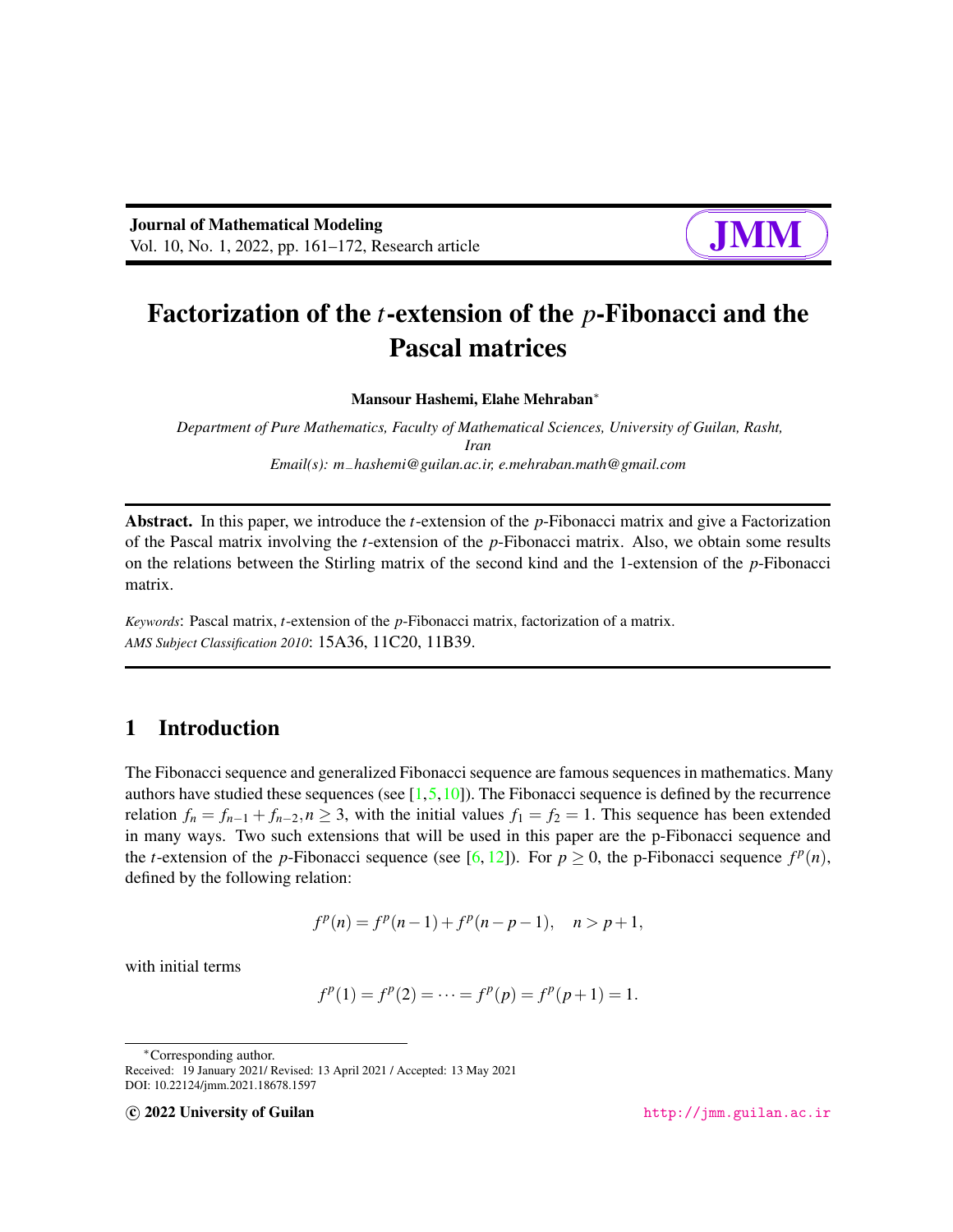<span id="page-1-0"></span>**Definition 1.** For  $t, p \ge 1$ , the t-extension of the p-Fibonacci sequence  $\{f^p(t,n)\}_{-\infty}^{\infty}$  is given by the *following recurrence relation:*

$$
f^{p}(t,n) = \begin{cases} 0, & n < 1, \\ 1, & n = 1, \\ tf^{p}(t,n-1) + f^{p}(t,n-p-1), & n > 1. \end{cases}
$$

For example if  $t = 1$  and  $p = 2$ , we have  $f^2(1, n) = f^2(1, n-1) + f^2(1, n-3)$  and  $\{f^2(1, n)\}_{-\infty}^{\infty} =$  $\{\ldots,0,1,1,1,2,3,4,6,9,\ldots\}.$ 

The *n* × *n* lower triangular Pascal matrix, denoted by  $P_n = [p_{ij}]$ , is defined as follows [\[2\]](#page-11-5):

$$
p_{ij} = \begin{cases} \binom{i-1}{j-1}, & \text{if } i \geq j, \\ 0, & \text{otherwise.} \end{cases}
$$

Now, we define the  $n \times n$  *t*-extension of the *p*-Fibonacci matrix  $(p \ge 2)$ , denoted by  $F_{(t,n)}^p = [f_{(t+n)}^p]$  $_{(t,ij)}^{cP}$ ], with  $f^p_{(t,ij)} = f^p(t, i - j + 1)$ . For example,

$$
F_{(1,8)}^2 = \begin{bmatrix} 1 & 0 & 0 & 0 & 0 & 0 & 0 & 0 \\ 1 & 1 & 0 & 0 & 0 & 0 & 0 & 0 \\ 1 & 1 & 1 & 0 & 0 & 0 & 0 & 0 \\ 2 & 1 & 1 & 1 & 0 & 0 & 0 & 0 \\ 3 & 2 & 1 & 1 & 1 & 0 & 0 & 0 \\ 4 & 3 & 2 & 1 & 1 & 1 & 0 & 0 \\ 6 & 4 & 3 & 2 & 1 & 1 & 1 & 0 \\ 9 & 6 & 4 & 3 & 2 & 1 & 1 & 1 \end{bmatrix}
$$

The set of all  $n \times n$  matrices with real entries is denoted by  $M_n$ . Any matrix  $B \in M_n$  of the form  $B =$  $A^*A$ ,  $A \in M_n$  may be written as  $B = LL^*$  where  $L \in M_n$  is a lower triangular matrix with nonnegative diagonal entries. The factorization of the matrix  $B = LL^*$  is unique if *A* is nonsingular and  $A^*$  is the transpose of it. This is called the Cholesky factorization of *B*. In particular, a matrix *B* is positive definite if and only if there exists a nonsingular lower triangular matrix  $L \in M_n$  with positive diagonal entries such that  $B = LL^*$ . If *B* is a real matrix, *L* may be taken to be real.

For *n*,  $k \in \mathbb{N}$  and  $n \geq k$ , the Stirling number of the second kind  $S(n, k)$  is defined as follows (see [\[3\]](#page-11-6))

<span id="page-1-1"></span>
$$
S(n,k) = \frac{1}{k!} \sum_{i=0}^{k-1} (-1)^i {k \choose i} (k-i)^n.
$$
 (1)

.

**Definition 2.** *The Stirling matrix of the second kind, denoted by*  $\zeta_n(2) = [i_{ij}]$ *, is defined by:* 

$$
t_{ij} = \begin{cases} S(i,j), & i \geq j, \\ 0, & otherwise. \end{cases}
$$

The Pascal matrix and its factorizations were studied by many authors (see  $[4,7,11]$  $[4,7,11]$  $[4,7,11]$ ). Also, in  $[8,9]$  $[8,9]$ , the authors gave some results about the *p*-Fibonacci matrix for  $p = 1$ . Here, for  $t = 1$ ,  $p \ge 2$ , we consider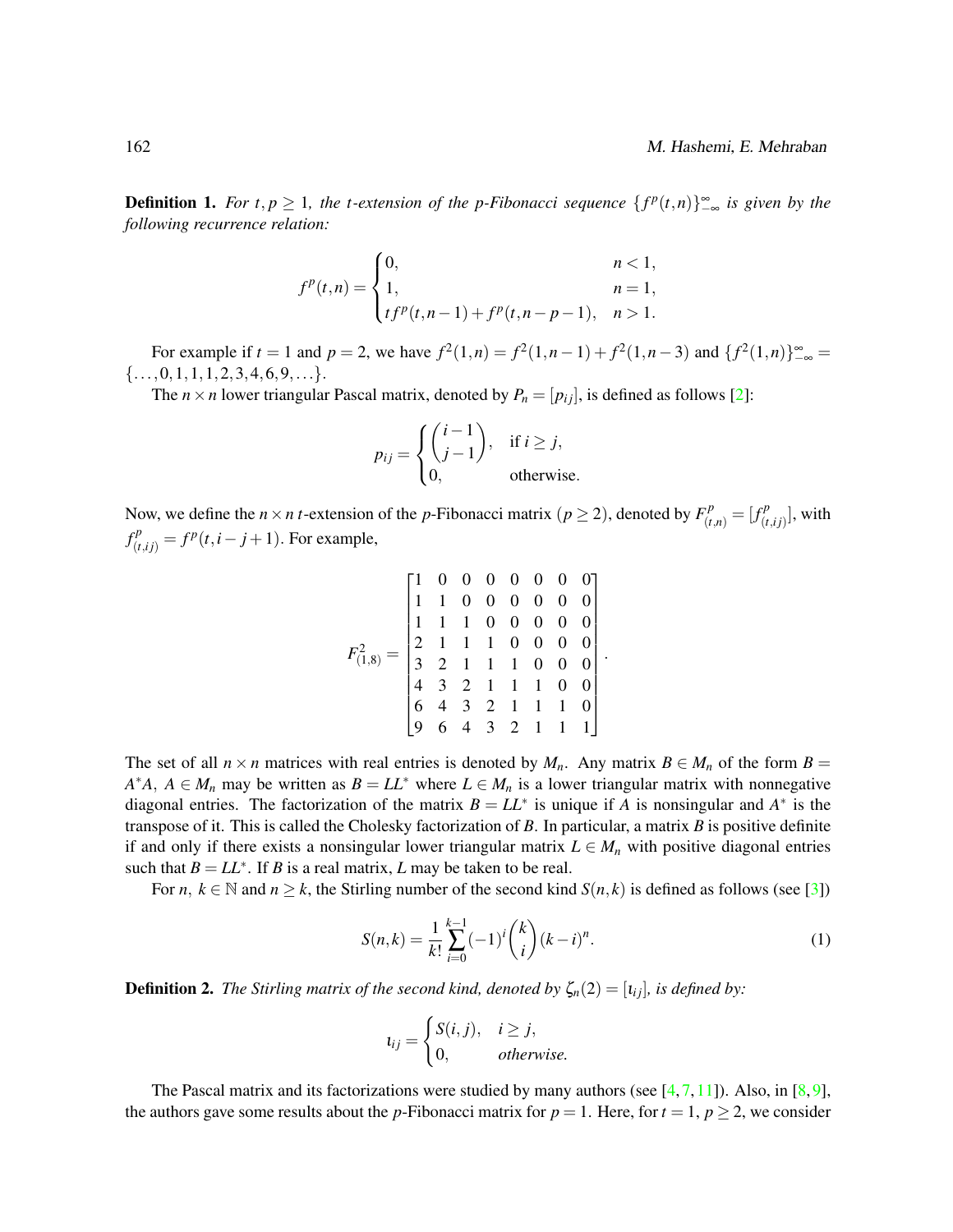the *t*-extension of the *p*-Fibonacci matrix and define the Pascal matrix. Then, in Section [2,](#page-2-0) we obtain a Factorization of the Pascal matrix. In Section [3,](#page-5-0) using the product of the 1-extension of the *p*-Fibonacci matrix and its transpose, we give the Cholesky factorization of  $S_n^p$ . Section [4](#page-7-0) is devoted to obtaining some results on the relations between the Stirling matrix of the second kind and 1-extension of the *p*-Fibonacci matrix. In Section [5,](#page-9-0) we will generalize the notion of the *t*-extension of the *p*-Fibonacci matrix ( $t \ge 2$ ) and study some properties of the *t*-extension of the *p*-Fibonacci matrix.

**Remark 1.** *Throughout this paper, we set*  $f^p(n) := f^p(1,n)$  *and*  $F_n^p := F_{(1)}^p$ (1,*n*) *.*

#### <span id="page-2-0"></span>2 Factorization of the Pascal matrix

In this section, we obtain the inverse of the 1-extension of the *p*-Fibonacci matrix  $F_n^p$ . Also, we give a factorization of the 1-extension of the *p*-Fibonacci matrix. We first get the inverse of the 1-extension of the *p*-Fibonacci matrix. For this, we need to define the matrix  $U_n^p$ . The  $n \times n$  matrix  $U_n^p = [u_{ij}^p]$  is defined by:

$$
u_{ij}^{p} = \begin{cases} f^{p}(i), & \text{if } j = 1, \\ 1, & \text{if } i = j, \\ 0, & \text{otherwise,} \end{cases}
$$

that is

$$
U_n^p = \begin{bmatrix} 1 & 0 & 0 & \dots & 0 \\ f^P(2) & 1 & 0 & \dots & 0 \\ \vdots & \vdots & \ddots & \vdots \\ f^P(n) & 0 & 0 & \dots & 1 \end{bmatrix}.
$$

By using a simple calculation, we get

$$
F_n^p = U_n^p \times (I_1 \oplus U_{n-1}^p) \times (I_2 \oplus U_{n-2}^p) \times \cdots \times (I_{n-2} \oplus U_2^p),
$$

where  $I_j$  is an  $j \times j$  identity matrix. For example,

$$
F_4^2 = U_4^2 \times (I_1 \oplus U_3^2) \times (I_2 \oplus U_2^2)
$$
  
= 
$$
\begin{bmatrix} 1 & 0 & 0 & 0 \\ 1 & 1 & 0 & 0 \\ 1 & 0 & 1 & 0 \\ 2 & 0 & 0 & 1 \end{bmatrix} \begin{bmatrix} 1 & 0 & 0 & 0 \\ 0 & 1 & 0 & 0 \\ 0 & 1 & 1 & 0 \\ 0 & 1 & 0 & 1 \end{bmatrix} \begin{bmatrix} 1 & 0 & 0 & 0 \\ 0 & 1 & 0 & 0 \\ 0 & 0 & 1 & 0 \\ 0 & 0 & 1 & 1 \end{bmatrix} = \begin{bmatrix} 1 & 0 & 0 & 0 \\ 1 & 1 & 0 & 0 \\ 1 & 1 & 1 & 0 \\ 2 & 1 & 1 & 1 \end{bmatrix}
$$

.

Hence, we have

$$
(U_n^p)^{-1} = \begin{bmatrix} f^p(1) & 0 & 0 & \dots & 0 \\ -f^p(2) & 1 & 0 & \dots & 0 \\ \vdots & \vdots & \ddots & \vdots \\ -f^p(n) & 0 & 0 & \dots & 1 \end{bmatrix},
$$

and

$$
(I_k \oplus U_{n-k}^p)^{-1} = I_k \oplus (U_{n-k}^p)^{-1}.
$$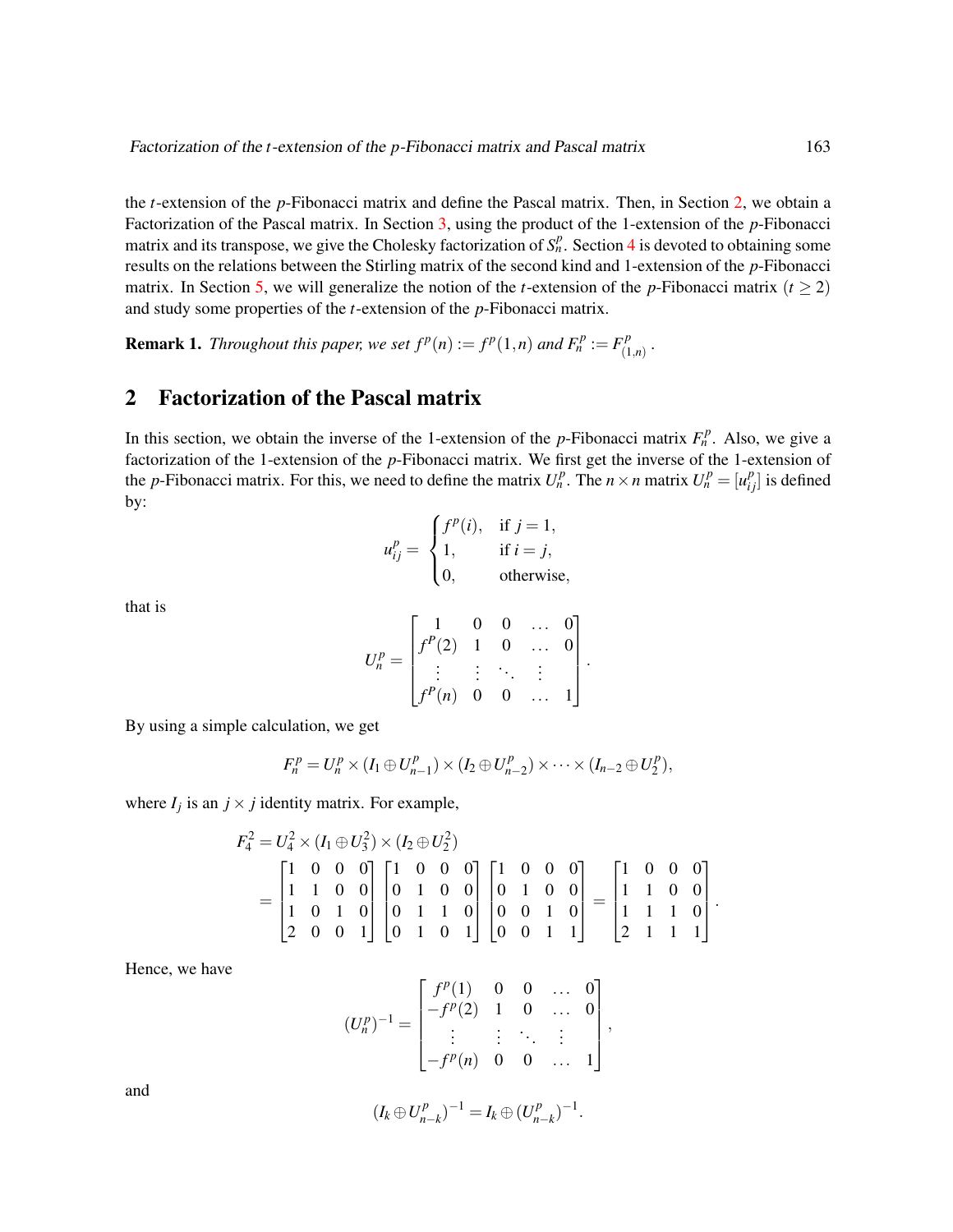So, we get

<span id="page-3-0"></span>
$$
(F_n^p)^{-1} = (I_{n-2} \oplus (U_2^p)^{-1}) \times \cdots \times (I_1 \oplus (U_{n-1}^p)^{-1}) \times (U_n^p)^{-1}.
$$
 (2)

From [\(2\)](#page-3-0), we have  $(F_n^p)^{-1} = [f_{ij}^{'p}]_{n \times n}$ , where

<span id="page-3-3"></span>
$$
f_{ij}^{'p} = \begin{cases} 1, & \text{if } i = j, \\ -1, & \text{if } j = i - 1 \text{ or } j = i - (p + 1), \\ 0, & \text{otherwise.} \end{cases}
$$
(3)

.

For example

$$
(F_7^3)^{-1} = \begin{bmatrix} 1 & 0 & 0 & 0 & 0 & 0 & 0 \\ -1 & 1 & 0 & 0 & 0 & 0 & 0 \\ 0 & -1 & 1 & 0 & 0 & 0 & 0 \\ 0 & 0 & -1 & 1 & 0 & 0 & 0 \\ -1 & 0 & 0 & -1 & 1 & 0 & 0 \\ 0 & -1 & 0 & 0 & -1 & 1 & 0 \\ 0 & 0 & -1 & 0 & 0 & -1 & 1 \end{bmatrix}
$$

Here, we give a factorization of the 1-extension of the *p*-Fibonacci matrix. First, we introduce the matrix  $L_n^p$ .

**Definition 3.** *Entries of the n*  $\times$  *n matrix*  $L_n^p = [l_{ij}^p]$  *are defined as* 

<span id="page-3-1"></span>
$$
l_{ij}^{p} = {i-1 \choose j-1} - {i-2 \choose j-1} - {i-(p+2) \choose j-1}.
$$
 (4)

*For i, j*  $\geq$  2*, using relation* [\(4\)](#page-3-1)*, we can write*  $l_{ij}^p = l_{i-1,j-1}^p + l_{i-1}^p$  $l_{i-1,j}^p$ , where  $l_{11}^p = 1$ ,  $l_{1j}^p = 0$ ,  $j \ge 2$ .

For  $p = 2$  and  $n = 5$ , we have

$$
L_5^2 = \begin{bmatrix} 1 & 0 & 0 & 0 & 0 \\ 0 & 1 & 0 & 0 & 0 \\ 0 & -1 & 1 & 0 & 0 \\ -1 & 1 & 2 & 1 & 0 \\ -1 & 0 & 3 & 3 & 1 \end{bmatrix}.
$$

By the above information, we prove the following theorem.

<span id="page-3-2"></span>**Theorem 1.** For the Pascal matrix  $P_n$ , we have  $P_n = F_n^p L_n^p$ .

*Proof.* The matrix  $F_n^p$  is invertible. If we get  $(F_n^p)^{-1}P_n = L_n^p$ , then Theorem is proved. Let  $(F_n^p)^{-1}P_n = B_n$ where  $B_n = (b_{i,j})_{1 \le i,j \le n}$ , i.e.,

$$
b_{i,j}=\sum_{k=j}^i f'_{i,k}^p P_{k,j}.
$$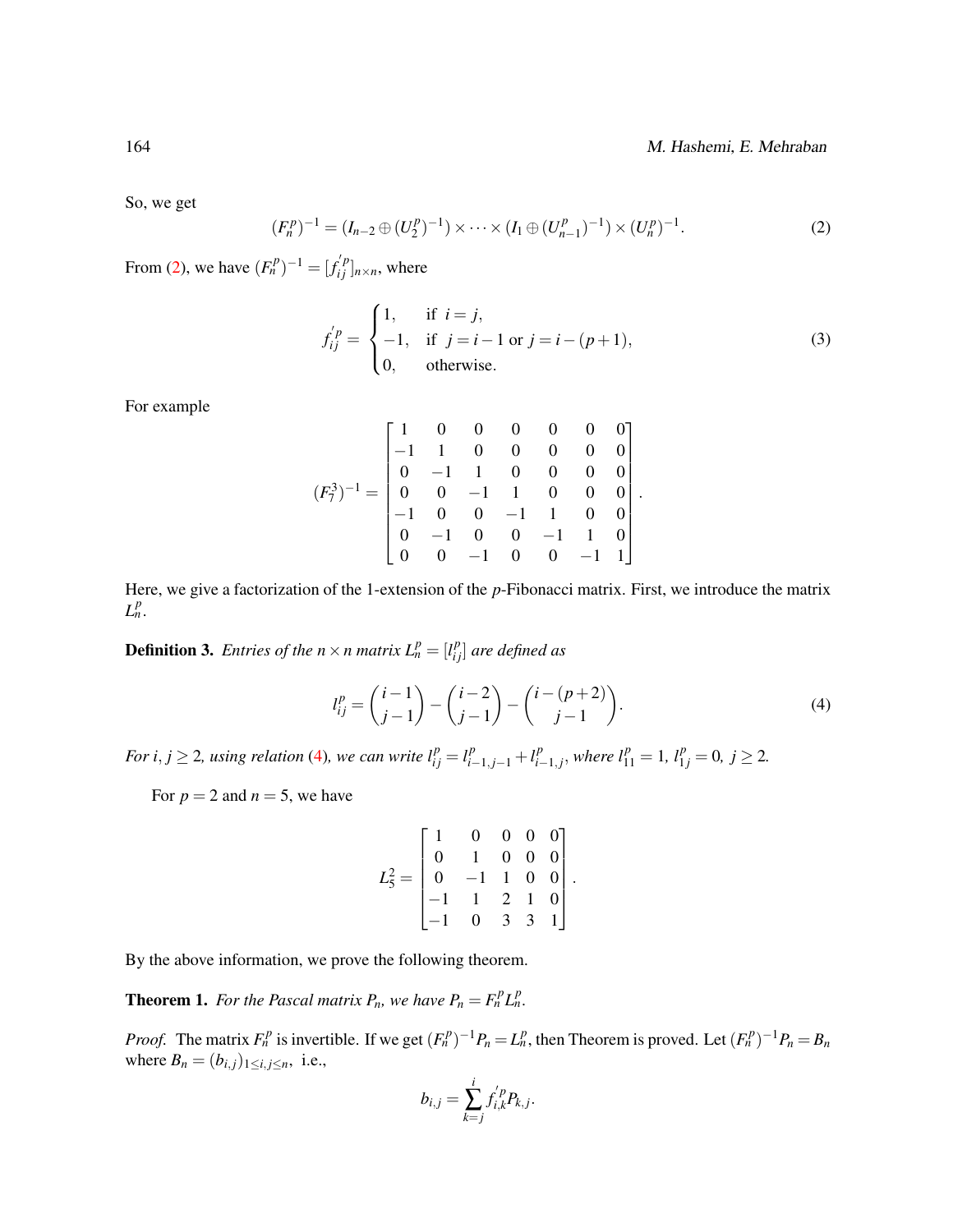Since  $(F_n^p)^{-1}$  and  $P_n$  are lower triangular matrices, by the definition of  $(F_n^p)^{-1}$ , we have

$$
b_{i,j} = \sum_{k=j}^{i} f_{i,k}^{'p} {k-1 \choose j-1}
$$
  
=  $f_{i,i-(p+1)}^{'p} {i-(p+2) \choose j-1} + f_{i,i-1}^{'p} {i-2 \choose j-1} + f_{i,i}^{'p} {i-1 \choose j-1}$   
=  ${i-1 \choose j-1} - {i-2 \choose j-1} - {i-(p+2) \choose j-1} = (l_{i,j})_{1 \le i,j \le n}.$ 

**Corollary 1.** *For*  $s, n \in \mathbb{N}$ *,* 

$$
\binom{n-1}{s-1}=P_{n,s}=\sum_{k=s}^n f_{n,k}^p l_{k,s}=f_{n,1}^p l_{1,s}+f_{n,2}^p l_{2,s}+\cdots+f_{n,n-1}^p l_{n-1,s}+f_{n,n}^p l_{n,s}.
$$

For  $s = 1$ , we have

$$
P_{n,1} = \sum_{k=s}^{n} f_{n,k}^{p} l_{k,s} = f_{n,1}^{p} l_{1,1} + f_{n,2}^{p} l_{2,1} + \cdots + f_{n,n-1}^{p} l_{n-1,1} + f_{n,n}^{p} l_{n,1}.
$$

*Proof.* From Theorem [1,](#page-3-2) we have  $P_n = F_n^p L_n^p$ . Hence,

$$
P_n = l_{11} + f^p(n-1)l_{21} + \cdots + f^p(2)l_{n-1,1} + f^p(1)l_{n1}.
$$

Let  $s = 1$ . Since

$$
l_{i1} = \begin{cases} 1, & \text{if } i = 1, \\ 0, & \text{if } i \le p+1, \\ -1, & \text{if } i \le p+1, \end{cases}
$$
 (5)

we have the result.

Now, in the following theorem, we obtain the inverse of the matrix  $L_n^p = [l'_{ij}]$ .

<span id="page-4-0"></span>**Corollary 2.** Let  $(L_n^p)^{-1} = [l'_{ij}]$ . Then

$$
l_{ij}^{'p} = \sum_{s=j}^{i} {i-1 \choose s-1} \times (-1)^{i+s} f^{p}(s).
$$

*Proof.* Since  $P_n^{-1}F_n^p = (L_n^p)^{-1}$ , we have the result.

**Corollary 3.** *For*  $p = 2$ *, we get* 

$$
f^{2}(n) = 1 + \sum_{j=4}^{n} (-1)^{j} {n-1 \choose j-1} f^{2}(j-1).
$$

 $\Box$ 

 $\Box$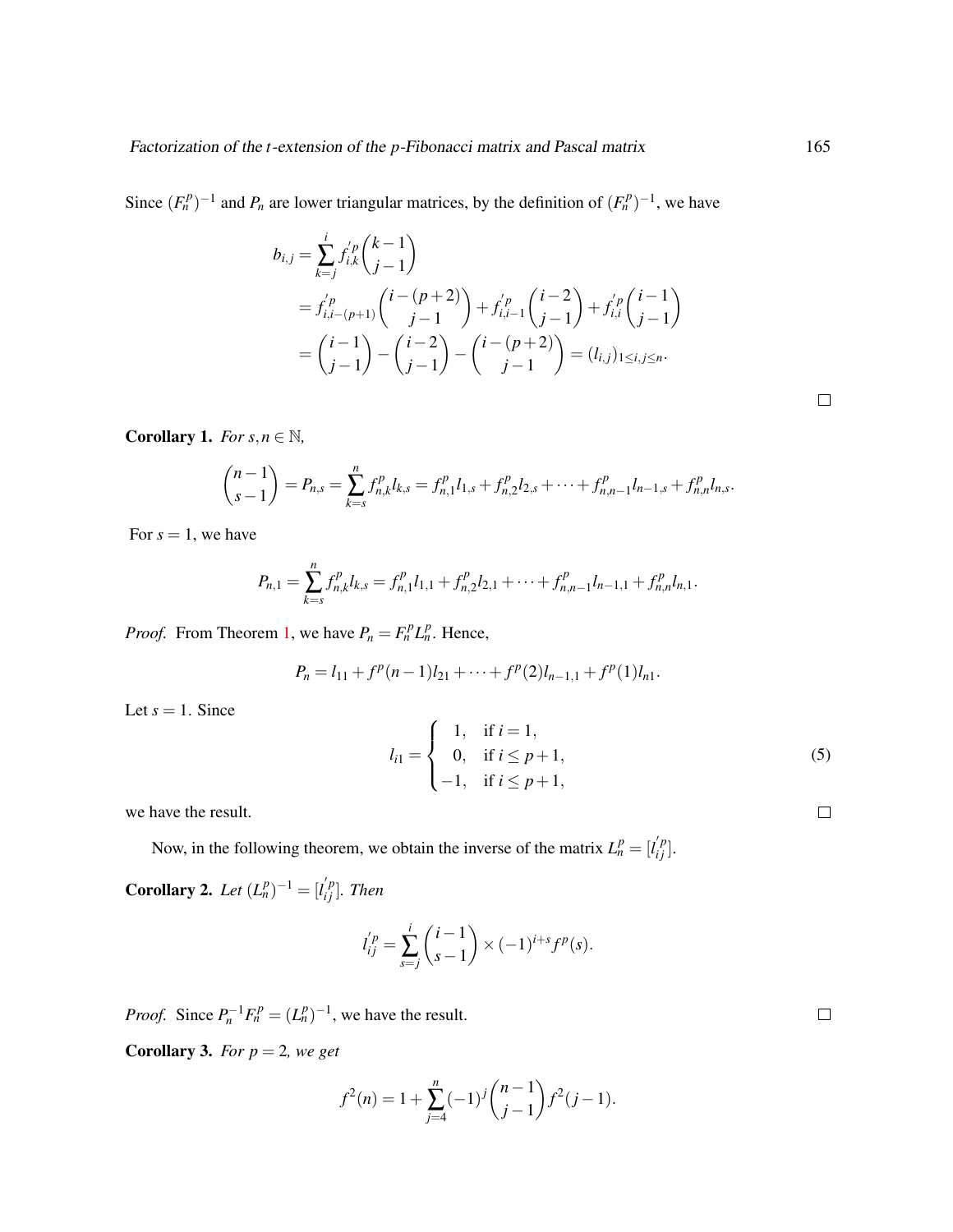*Proof.* We have  $f^2(n) =$ *n* ∑ *j*=1  $p_{nj}l_{j1}^{'2}$ . Hence, from Corollary [2,](#page-4-0)

$$
l_{11}^{'2} = 1, l_{21}^{'2} = l_{31}^{'2} = 0, l_{41}^{'2} = 1
$$

and  $l'_{i1} = (-1)^{i} f^{2} (i - 1)$ . Consequently,

$$
f^{2}(n) = p_{n1} + \sum_{j=4}^{n} (-1)^{j} f^{2}(j-1) p_{nj} = 1 + \sum_{j=4}^{n} (-1)^{j} {n-1 \choose j-1} f^{2}(j-1).
$$

## <span id="page-5-0"></span>3 The Cholesky factorization of a symmetric 1-extension of the *p*-Fibonacci matrix

Here, we define a symmetric 1-extension of the *p*-Fibonacci matrix  $S_n^p$ . Then using the prouduct of the 1-extension of the p-Fibonacci matrix  $F_n^p$  and its transpose  $F_n^p$ , we get the Cholesky factorization of  $S_n^p$ . First, we need the following definition.

<span id="page-5-1"></span>**Definition 4.** A symmetric 1-extension of the p-Fibonacci matrix, denoted by  $S_n^p = [s(p)_{ij}]$  for  $i, j =$ 1,2,...,*n, is defined as follows:*

$$
s(p)_{ij} = s(p)_{ji} = \begin{cases} \sum_{k=1}^{i} (f^p(n))^2, & \text{if } i = j, \\ s(p)_{i,j-1} + s(p)_{i,j-(p+1)}, & \text{if } i+1 \le j, \end{cases}
$$
(6)

*where*  $j \leq p+1$ ,  $s(p)_{i,j} = 0$ .

For example,

$$
S_{10}^3 = \begin{bmatrix} 1 & 1 & 1 & 1 & 2 & 3 & 4 & 5 & 7 & 10 \\ 1 & 2 & 2 & 2 & 3 & 5 & 7 & 9 & 12 & 17 \\ 1 & 2 & 3 & 3 & 4 & 6 & 9 & 12 & 16 & 22 \\ 1 & 2 & 3 & 4 & 5 & 7 & 10 & 14 & 19 & 26 \\ 2 & 3 & 4 & 5 & 8 & 11 & 15 & 20 & 28 & 39 \\ 3 & 5 & 6 & 7 & 11 & 17 & 23 & 30 & 41 & 58 \\ 4 & 7 & 9 & 10 & 15 & 23 & 33 & 43 & 58 & 81 \\ 5 & 9 & 12 & 14 & 20 & 30 & 43 & 58 & 78 & 108 \\ 7 & 12 & 16 & 19 & 28 & 41 & 58 & 78 & 107 & 148 \\ 10 & 17 & 22 & 26 & 39 & 58 & 81 & 108 & 148 & 207 \end{bmatrix}.
$$

**Remark 2.** *By Definition [4,](#page-5-1) we have*  $\binom{n-1}{n}$ *s*−1  $= p_{ns} = f^p(n),$ 

$$
s(p)_{1j} = f^{p}(j), \ j \ge 1,
$$
  
\n
$$
s(p)_{2j} = f^{p}(2)f^{p}(j) + f^{p}(1)f^{p}(j-1), \ j \ge 2,
$$
  
\n
$$
s(p)_{3j} = f^{p}(3)f^{p}(j) + f^{p}(2)f^{p}(j-1) + f^{p}(1)f^{p}(j-2), \ j \ge 3.
$$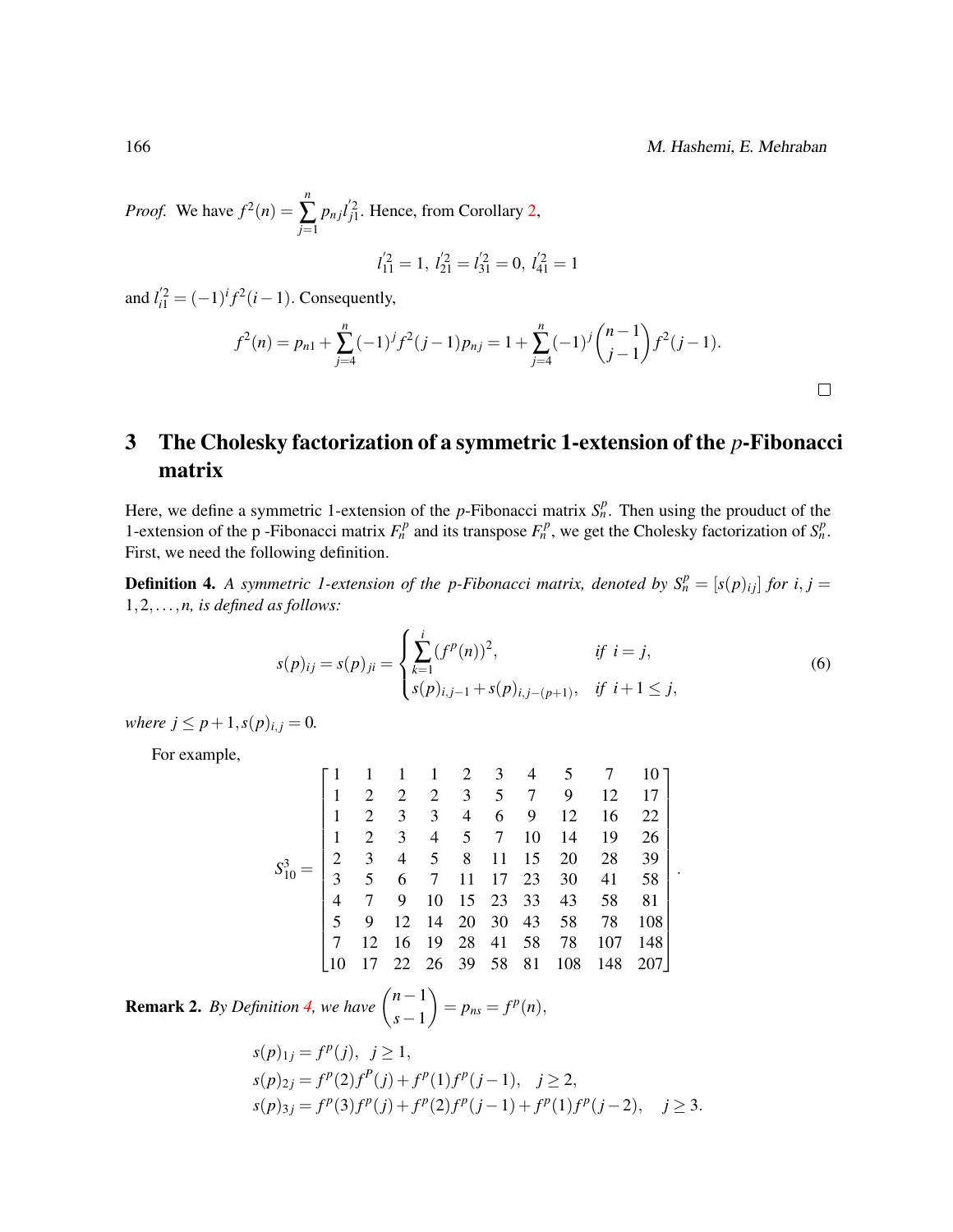*So, for*  $j \geq i$ *, by an induction on i, we get* 

<span id="page-6-0"></span>
$$
s(p)_{ij} = f^p(i)f^p(j) + f^p(i-1)f^p(j-1) + f^p(i-2)f^p(j-2) + \dots + f^p(1)f^p(j-i+1).
$$
 (7)

**Lemma 1.** *For j* ≥ *i*, *s*(*p*)<sub>*i*</sub>,*j* = *s*(*p*)<sub>*i*-1,*j*</sub> + *s*(*p*)<sub>*i*-(*p*+1),*j* + *f*<sup>*p*</sup>(*j* − *i* + 1).</sub>

*Proof.* By the relation [\(7\)](#page-6-0), we have

$$
s(p)_{i-1,j} = f^p(i-1)f^p(j) + f^p(i-2)f^p(j-1) + \dots + f^p(1)f^p(j-i).
$$
  

$$
s(p)_{i-(p+1),j} = f^p(i-(p+1))f^p(j) + f^p(i-(p+1)-1)f^p(j-1) + \dots + f^p(1)f^p(j-i+(p+2)).
$$

Hence,

$$
s(p)_{i-1,j} + s(p)_{i-(p+1),j} = f^p(i-1)f^p(j) + f^p(i-2)f^p(j-1) + \dots + f^p(1)f^p(j-i)
$$
  
+  $f^p(i-(p+1))f^p(j) + f^p(i-(p+1)-1)f^p(j-1) + \dots$   
+  $f^p(1)f^p(j-i+(p+2))$   
=  $(f^p(i-1) + f^p(i-(p+1)))f^p(j) + (f^p(i-2))$   
+  $f^p(i-(p+1)-1))f^p(j-1) + \dots + (f^p(j-i))$   
+  $f^p(j-i+(p+2)))f^p(1).$ 

By Definition [1,](#page-1-0) we have

$$
f^{p}(n) = f^{p}(n-1) + f^{p}(n-p-1), \ f^{p}(1) = f^{p}(2) = \cdots = f^{p}(p) = f^{p}(p+1) = 1.
$$

Therefore  $s(p)_{i-1,j} + s(p)_{i-(p+1),j} + f^p(j-i+1) = s(p)_{ij}$ .

<span id="page-6-1"></span>**Theorem 2.** For  $n \in \mathbb{N}$ , the Cholesky factorization of  $S_n^p$  is given by  $S_n^p = F_n^p (F_n^p)^T$ .

*Proof.* By the relations [\(2\)](#page-3-0) and [\(3\)](#page-3-3), it is sufficient that to prove  $(F_n^p)^{-1}S_n^p = (F_n^p)^T$ . Let  $X = [x(p)_{ij}] =$  $(F_n^p)^{-1} S_n^p$ . We have

$$
x(p)_{ij} = \sum_{k=1}^{i} f'_{i,k} S_{k,j} = f'_{i,i-(p+1)} S_{i-(p+1),j} + f'_{i,i-1} S_{i-1,j} + f'_{i,i} S_{i,i},
$$

and by  $(3)$ 

$$
x(p)_{ij} = -S_{i-(p+1),j} - S_{i-1,j} + S_{i,i} = \begin{cases} f^p(j), & \text{if } i = 1, \\ f^p(j-1), & \text{if } i = 2, \\ f^p(j+i-1), & \text{otherwise.} \end{cases}
$$

Furthermore  $X^T = F_n^p$ . This completes the proof.

By Theorem [2,](#page-6-1) the proof of the following corollary is trivial. So, we omit the proof.

 $\Box$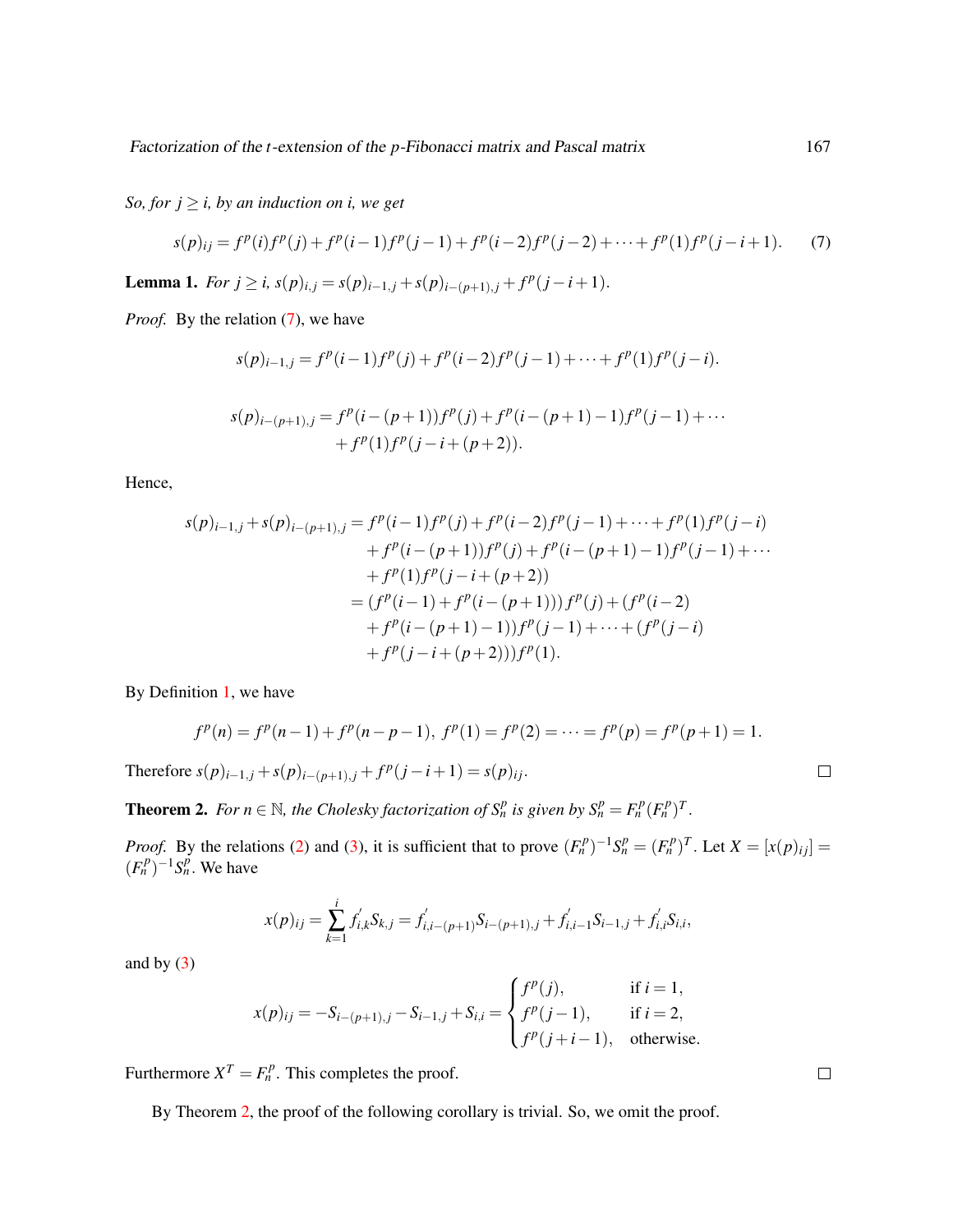**Corollary 4.** For  $(S_n^p)^{-1} = [s'(p)_{ij}]$  where  $(S_n^p)^{-1} = (F_n^P \times (F_n^P)^T)^{-1}$ , we have  $(i)$  *if i* = *j*, *then* 

$$
s'(p)_{ii} = \begin{cases} 1, & if i = n, \\ 2, & if n - p \le i \le n - 1, \\ 3, & otherwise. \end{cases}
$$

*(ii) For*  $i \neq j$ *, we get* 

$$
s'(p)_{ij} = s'(p)_{ji} = \begin{cases} -1, & \text{if } j = i+1 \text{ or } j = p+i+1, \\ 1, & \text{if } j = i+p. \end{cases}
$$

For example,

$$
(S_8^3)^{-1} = \begin{bmatrix} 3 & -1 & 0 & 1 & -1 & 0 & 0 & 0 \\ -1 & 3 & -1 & 0 & 1 & -1 & 0 & 0 \\ 0 & -1 & 3 & -1 & 0 & 1 & -1 & 0 \\ 1 & 0 & -1 & 3 & -1 & 0 & 1 & -1 \\ -1 & 1 & 0 & -1 & 2 & -1 & 0 & 0 \\ 0 & -1 & 1 & 0 & -1 & 2 & -1 & 0 \\ 0 & 0 & -1 & 1 & 0 & -1 & 2 & -1 \\ 0 & 0 & 0 & -1 & 0 & 0 & -1 & 1 \end{bmatrix}.
$$

### <span id="page-7-0"></span>4 The Stirling matrix of the second kind

We get some results on the relationships between the Stirling matrix of the second kind and the 1 extension of the *p*-Fibonacci matrix. For this, using the Stirling number of the second kind, we start with the following definition.

<span id="page-7-1"></span>**Definition 5.** A  $n \times n$  matrix  $H_n^p = [h_{ij}^p]$  is defined as follows:

$$
h_{ij}^p = S(i, j) - S(i - 1, j) - S(i - (p + 1), j),
$$

*where S*(*m*, *k*) *is the Stirling number of the second kind.*

By Definition [5,](#page-7-1) we see that  $h_{11}^p = 1$ ,  $h_{1j}^p = 0$ ,  $j \ge 2$ ,  $h_{2j}^p = 0$ ,  $j \ne 2$  and

$$
h_{i,j}^p = h_{i-1,j-1}^p + j h_{i-1,j}^p.
$$

**Theorem 3.** For the Stirling matrix  $\zeta_n(2)$  and  $F_n^p$ , we have  $\zeta_n(2) = F_n^p H_n^p$ .

*Proof.* The matrix  $F_n^p$  is invertible. If we get  $(F_n^p)^{-1} \zeta_n(2) = H_n^p$ , then Theorem is proved. Let  $(F_n^p)^{-1} \zeta_n(2) =$ *C<sub>n</sub>* where  $C_n = (c_{i,j})_{1 \le i,j \le n}$ , i.e.,

$$
c_{i,j} = \sum_{k=j}^{i} f'_{i,k} S(k, j).
$$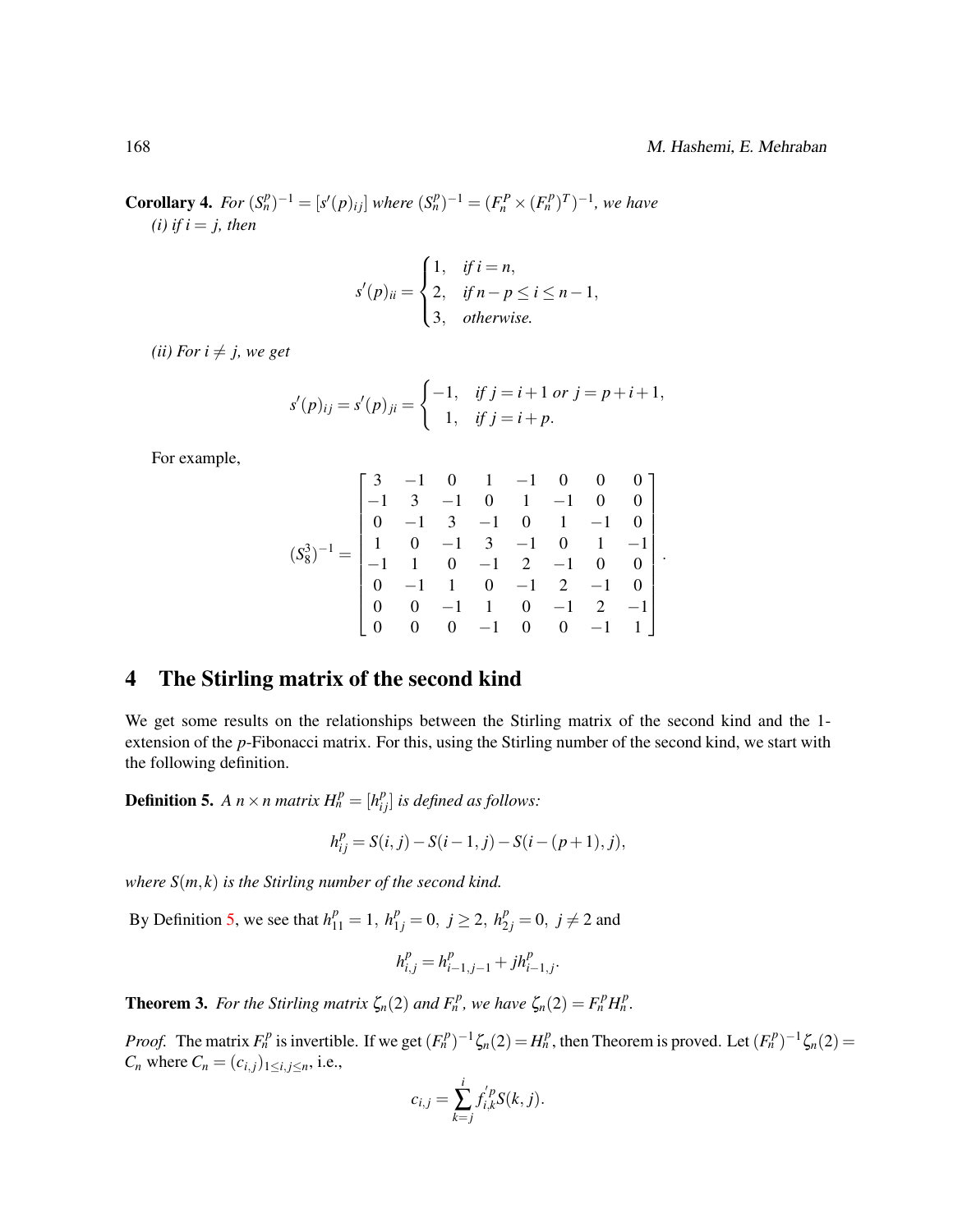Since  $(F_n^p)^{-1}$  and  $\zeta_n(2)$  are lower triangular matrices, by the definiton of  $(F_n^p)^{-1}$ , we have

$$
c_{i,j} = \sum_{k=j}^{i} f_{i,k}^{j} S(k, j)
$$
  
=  $f_{i,i-(p+1)}^{j} S(i-(p+1), j) + f_{i,i-1}^{j} S(i-1, j) + f_{i,i}^{j} S(i, j)$   
=  $-S(i-(p+1), j) - S(i-1, j) + S(i, j) = (h_{i,j}^{p})_{1 \le i,j \le n}.$ 

So, we get the result.

**Corollary 5.** *For*  $1 \le t \le n$ ,

$$
S(n,t) = \sum_{i=t}^{n} f^{P}(n-i+1) \left( \frac{1}{t!} \sum_{l=0}^{t-1} (-1)^{l} {t \choose l} \left( (t-1)^{i} - (t-1)^{i-1} - (t-1)^{i-(p+1)} \right) \right).
$$

*Proof.* For  $i > p + 1$ , by Definition [5](#page-7-1) and relation [\(1\)](#page-1-1), we have

$$
h_{it}^{p} = \frac{1}{t!} \sum_{l=0}^{t-1} (-1)^{l} {t \choose l} \left( (t-1)^{i} - (t-1)^{i-1} - (t-1)^{i-(p+1)} \right).
$$

On the other hand,  $S(n,t) = \sum_{i=1}^{t}$ ∑ *k*=1  $f_{nk}^p h_{kt}^p$ , So, we get

$$
S(n,t) = \sum_{i=t}^{n} f^{p}(n-i+1) \left( \frac{1}{t!} \sum_{l=0}^{t-1} (-1)^{l} {t \choose l} \left( (t-1)^{i} - (t-1)^{i-1} - (t-1)^{i-(p+1)} \right) \right).
$$

<span id="page-8-0"></span>**Lemma 2.** *Let*  $\zeta_{n-1}(2)$  *be the Stirling matrix. Then,* 

 $H_n^p = L_n^p([1] \oplus \zeta_{n-1}(2)).$ 

*Proof.* Suppose  $C_n^p = [c_{ij}^p] = L_n^p([1] \oplus \zeta_{n-1}(2))$ . We prove that  $c_{ij}^p = h_{ij}^p$ . For  $i = 1$ , we have

$$
l_{11}^p=1=h_{11}^p, \ l_{21}^p=0=h_{21}^p, \ l_{22}^p=1=h_{22}^p.
$$

So, for *i* = 1 and 2, we obtain  $c_{ij}^p = h_{ij}^p$ . For *i*  $\geq 3$ ,

$$
c_{ij}^p = \sum_{l=j-1}^{i-1} \left[ \binom{i-1}{l} S(l, j-1) - \binom{i-2}{l} S(l, j-1) - \binom{i-(p+2)}{l} S(l, j-1) \right].
$$

Hence, by the relation  $(1)$ , we get

$$
c_{ij}^{p} = S(i, j) - S(i - 1, j) + S(i - (p + 1), j).
$$

Therefore,  $c_{ij}^P = h_{ij}^p$ .

Using Lemma [2,](#page-8-0) we have the following corollary.

**Corollary 6.** *For n*  $\geq 2$ ,  $\zeta_n(2) = F_n^p L_n^p([1] \oplus \zeta_{n-1}(2)).$ 

 $\Box$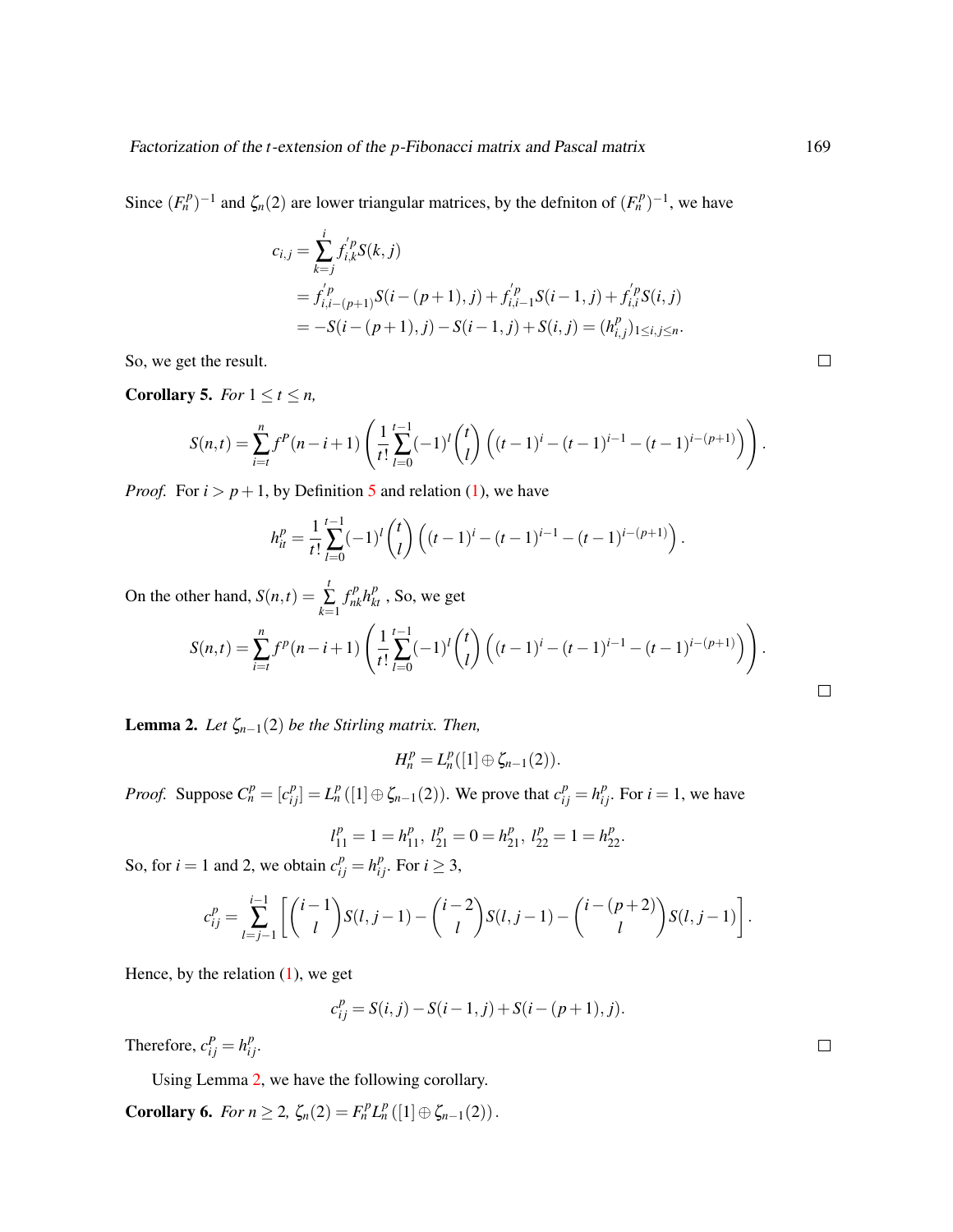#### <span id="page-9-0"></span>5 Factorization of the *t*-extension of the *p*-Fibonacci matrix

In this section, for  $t \ge 2$ , first we obtain the inverse of the *t*-extension of the *p*-Fibonacci matrix  $F_{(t)}^p$ (*t*,*n*) . Then, by this we give a factorization of it.

**Theorem 4.** For the inverse of the t-extension of the p-Fibonacci matrix, denoted by  $(F_i^p)$  $(f_{(t,n)}^p)^{-1} = [f_{(t,n)}^{'p}]$  $\binom{p}{(t,ij)}$ , *we have*

$$
f'_{(t,ij)} = \begin{cases} 1, & \text{if } i = j, \\ -t, & \text{if } j = i - 1, \\ -1, & \text{if } j = i - (p + 1), \\ 0, & \text{otherwise.} \end{cases}
$$

*Proof.* To find the inverse of the *t*-extension of the *p*-Fibonacci matrix, we define the *n* × *n* matrix  $U_{(t,n)}^p =$  $[u_{t,ij}^p]$  as follows:

$$
u_{t,ij}^{p} = \begin{bmatrix} f^{p}(t,1) & 0 & 0 & \cdots & 0 \\ f^{p}(t,2) & 1 & 0 & \cdots & 0 \\ \vdots & \vdots & \ddots & \vdots \\ f^{p}(t,n) & 0 & 0 & \cdots & 1 \end{bmatrix}
$$

.

Clearly,  $U_{i}^{p}$  $\binom{p}{(t,n)}$  is invertible and

$$
(U_{(t,n)}^p)^{-1} = \begin{bmatrix} f^P(t,1) & 0 & 0 & \cdots & 0 \\ -f^P(t,2) & 1 & 0 & \cdots & 0 \\ \vdots & \vdots & \ddots & \vdots \\ -f^P(t,n) & 0 & 0 & \cdots & 1 \end{bmatrix}.
$$

Hence,

$$
F_{(t,n)}^p = U_{(t,n)}^p \times (I_1 \oplus U_{(t,n-1)}^p) \times (I_2 \oplus U_{(t,n-2)}^p) \times \cdots \times (I_{n-2} \oplus U_{(2,2)}^p),
$$

where  $I_j$  is an identity matrix. Since  $(I_k \oplus U_{i}^p)$  $(I_{(t,n-k)}^p)^{-1} = I_k \oplus (U_{(t)}^p)$  $(\binom{p}{t,n-k})^{-1}$ , we have

$$
(F_{(t,n)}^p)^{-1} = (I_{n-2} \oplus (U_{(t,2)}^p)^{-1}) \times \cdots \times (I_1 \oplus (U_{(t,n-1)}^p)^{-1}) \times (U_{(t,n)}^p)^{-1}.
$$

Therefore,

$$
f_{(t,ij)}^{'p} = \begin{cases} 1, & \text{if } i = j, \\ -t, & \text{if } j = i - 1, \\ -1, & \text{if } j = i - (p + 1), \\ 0, & \text{otherwise.} \end{cases}
$$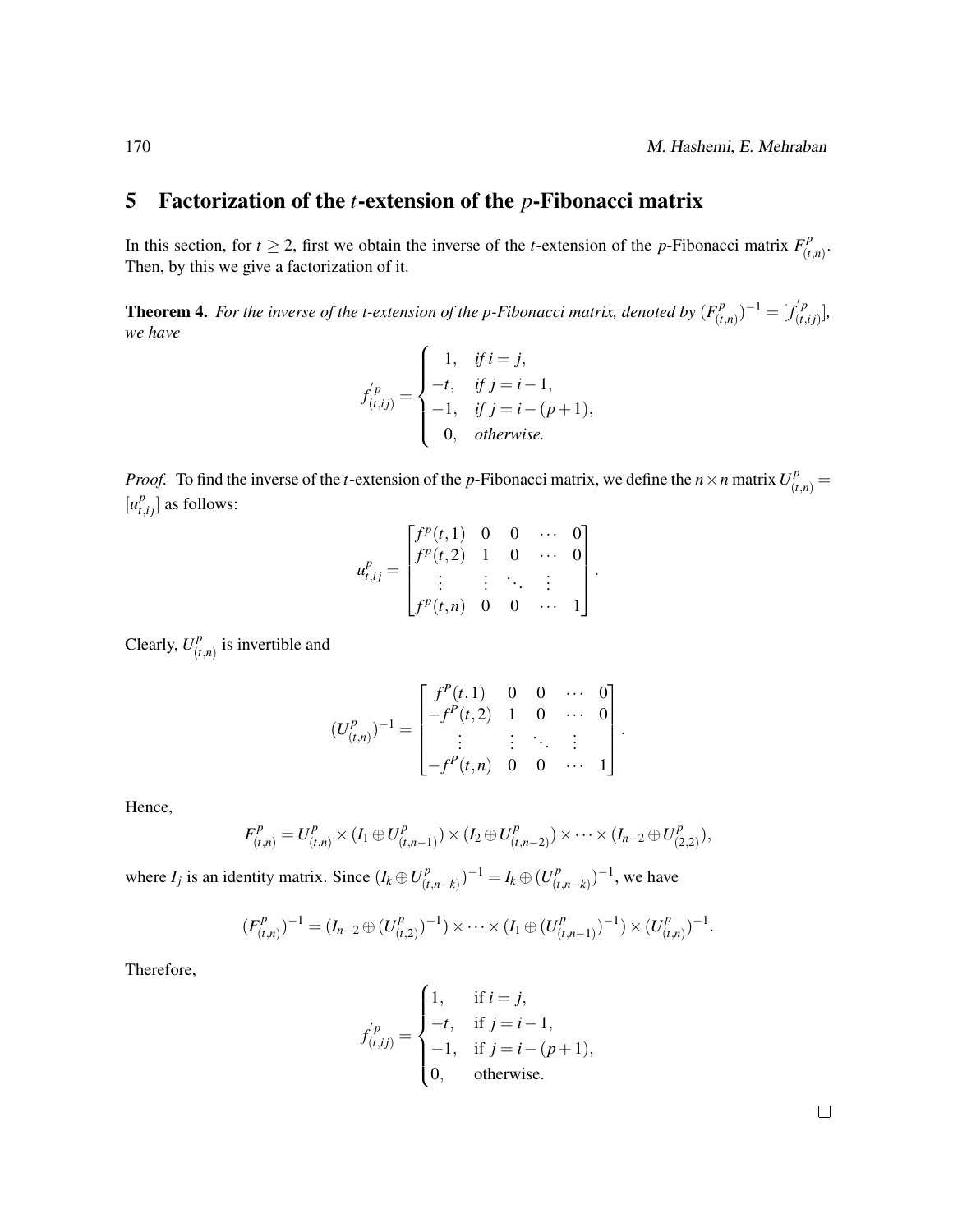**Example 1.** For  $p = 2$  and  $n = 4$ , we have

$$
F_{(t,4)}^2 = \begin{bmatrix} 1 & 0 & 0 & 0 \\ t & 1 & 0 & 0 \\ t^2 & t & 1 & 0 \\ t^3 & t^2 & t & 1 \end{bmatrix}, \qquad U_{(t,4)}^2 = \begin{bmatrix} 1 & 0 & 0 & 0 \\ t & 1 & 0 & 0 \\ t^2 & 0 & 1 & 0 \\ t^3 & 0 & 0 & 1 \end{bmatrix},
$$

$$
I_1 \oplus U_{(t,3)}^2 = \begin{bmatrix} 1 & 0 & 0 & 0 \\ 0 & 1 & 0 & 0 \\ 0 & t & 1 & 0 \\ 0 & t^2 & 0 & 1 \end{bmatrix}, \qquad I_2 \oplus U_{(t,2)}^2 = \begin{bmatrix} 1 & 0 & 0 & 0 \\ 0 & 1 & 0 & 0 \\ 0 & 0 & 1 & 0 \\ 0 & 1 & t & 1 \end{bmatrix}.
$$

Then,

$$
F_{(t,4)}^2 = U_{(t,4)}^2 (I_1 \oplus U_{(t,3)}^2) (I_2 \oplus U_{(t,2)}^2).
$$

So, for  $t \geq 2$ ,

$$
(F_{(t,4)}^2)^{-1} = \begin{bmatrix} 1 & 0 & 0 & 0 \\ -t & 1 & 0 & 0 \\ 0 & -t & 1 & 0 \\ -1 & 0 & -t & 1 \end{bmatrix}.
$$

In the following, we obtain a factorization of the t-extension of the p-Fibonacci matrix. First, we introduce the matrix  $L_l^p$ (*t*,*n*) .

**Definition 6.** *The n*  $\times$  *n matrix*  $L_{(t,n)}^p = [l_{t,ij}^p]$  *is defined as:* 

$$
l_{t,ij}^p = {i-1 \choose j-1} - t {i-2 \choose j-1} - {i-(p+2) \choose j-1}.
$$

By the above information, we prove the following theorem.

**Theorem 5.** For the Pascal matrix  $P_n$ , we have  $P_n = F_{(t)}^p$  $(L_{(t,n)}^p L_{(t)}^p)$ (*t*,*n*) *. Proof.* The matrix  $F^p_{(t)}$  $(r^n_{(t,n)})$  is invertible. If we get  $(F_{(t,n)}^p)$  $(L_{(t,n)}^p)^{-1}P_n = L_{(t)}^p$  $^{p}_{(t,n)}$ , then the theorem is proved. Let  $(F_{i}^{p})$  $(B_{(t,n)}^p)^{-1}P_n = B_{(t,n)}$  where  $B_{(t,n)} = (b_{i,j})_{1 \le i,j \le n}$ , i.e.,

$$
b_{i,j} = \sum_{k=j}^{i} f_{(t,ik)}^{'p} P_{k,j}.
$$

Since  $(F_n^p)^{-1}$  and  $P_n$  are lower triangular matrices, by the definition of  $(F_n^p)^{-1}$ , we have

$$
b_{i,j} = \sum_{k=j}^{i} f_{(t,ik)}^{p} {k-1 \choose j-1}
$$
  
=  $f_{(t,ii-(p+1))}^{p} {i-(p+2) \choose j-1} + f_{(t,ii-1)}^{p} {i-1 \choose j-1} {i-2 \choose j-1} + f_{(t,ii)}^{p} {i-1 \choose j-1}$   
=  ${i-1 \choose j-1} - t {i-2 \choose j-1} - {i-(p+2) \choose j-1} = (l_{i,ij})_{1 \le i,j \le n}.$